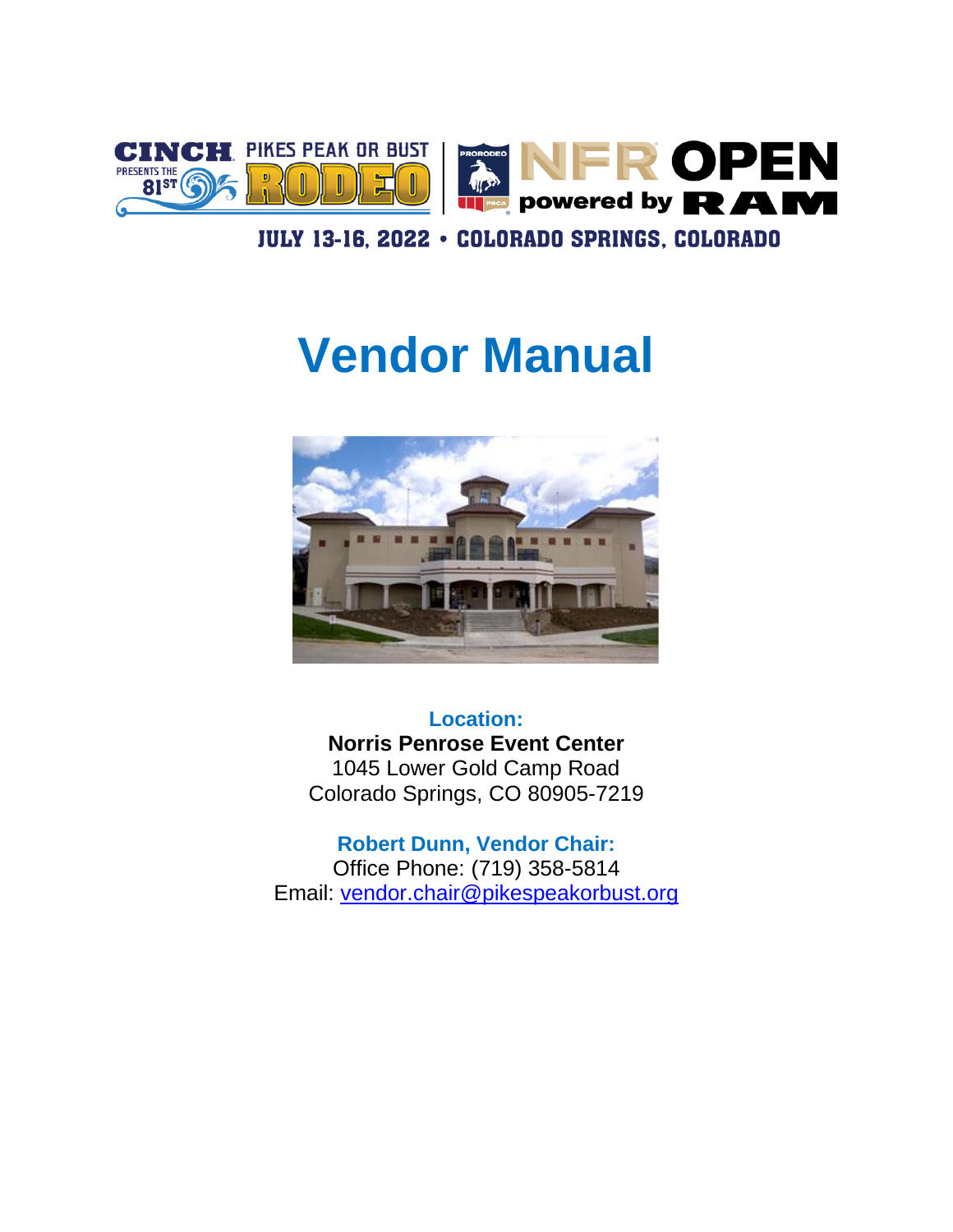## Welcome to the 81st Annual Pikes Peak or Bust Rodeo

On behalf of the Board of Directors, Ramrod Chairmen and all of the Volunteers of the Pikes Peak or Bust Rodeo (PPOBR) we hope you will be joining us for our 81st year in Colorado Springs, CO.

#### Rodeo History

The best in PRORODEO are coming to Colorado Springs as the 81<sup>st</sup> Cinch Pikes Peak or Bust Rodeo welcomes the 2022 NFR Open, July 13-16, 2022 at scenic Norris Penrose Event Center. The inaugural NFR Open powered by RAM will be one of the biggest rodeos of the 2022 PRORODEO season with \$1 million in payouts! Since 1946, proceeds of the Pikes Peak or Bust Rodeo have been used to benefit local military and their families. Colorado Springs is home to the United States Air Force Academy, U.S. NORAD/NORTHCOM (home to the American and Canadian joint forces), U.S. Space Command, Schriever Air Force Base, Peterson Air Force Base, and Fort Carson.

For more information and event listings visit www.PikesPeakorBust.org.

Events include exciting rodeo action with Bareback Riding, Steer Wrestling, Tie Down Roping, Team Roping, Saddle Bronc Riding, Team Roping, Bull Riding and two fastpaced women's events: newly-added Breakaway Roping and fan-favorite Barrel Racing. In addition, there will be Fan Zone activities and events for the whole family, *not to mention the wonderful food and the commercial vendors we have joining us this year!*

#### General Information & Contacts\_\_\_\_\_\_\_\_\_\_\_\_\_\_\_\_\_\_\_\_\_\_\_

The Norris Penrose Event Center features an outdoor stadium, a 36,000 sq ft indoor arena, show stalls, a cross country course, camper hook-ups, a shower and rest room house for campers, and a conference room. Located on 72 acres of beautiful western terrain at the base of Pikes Peak, the Norris Penrose Event Center adjoins 500 additional acres with a network of trails linking to the Pikes Peak National Forest.

| Robert Dunn, Chairman Vendors & Promotional Committee      | (719) 358-5814 |
|------------------------------------------------------------|----------------|
| Barry Dunlap, Norris Penrose Catering and Food Concessions | (719) 229-6466 |
| Kyle Park, General Manager Norris Penrose Event Center     | (719) 330-6829 |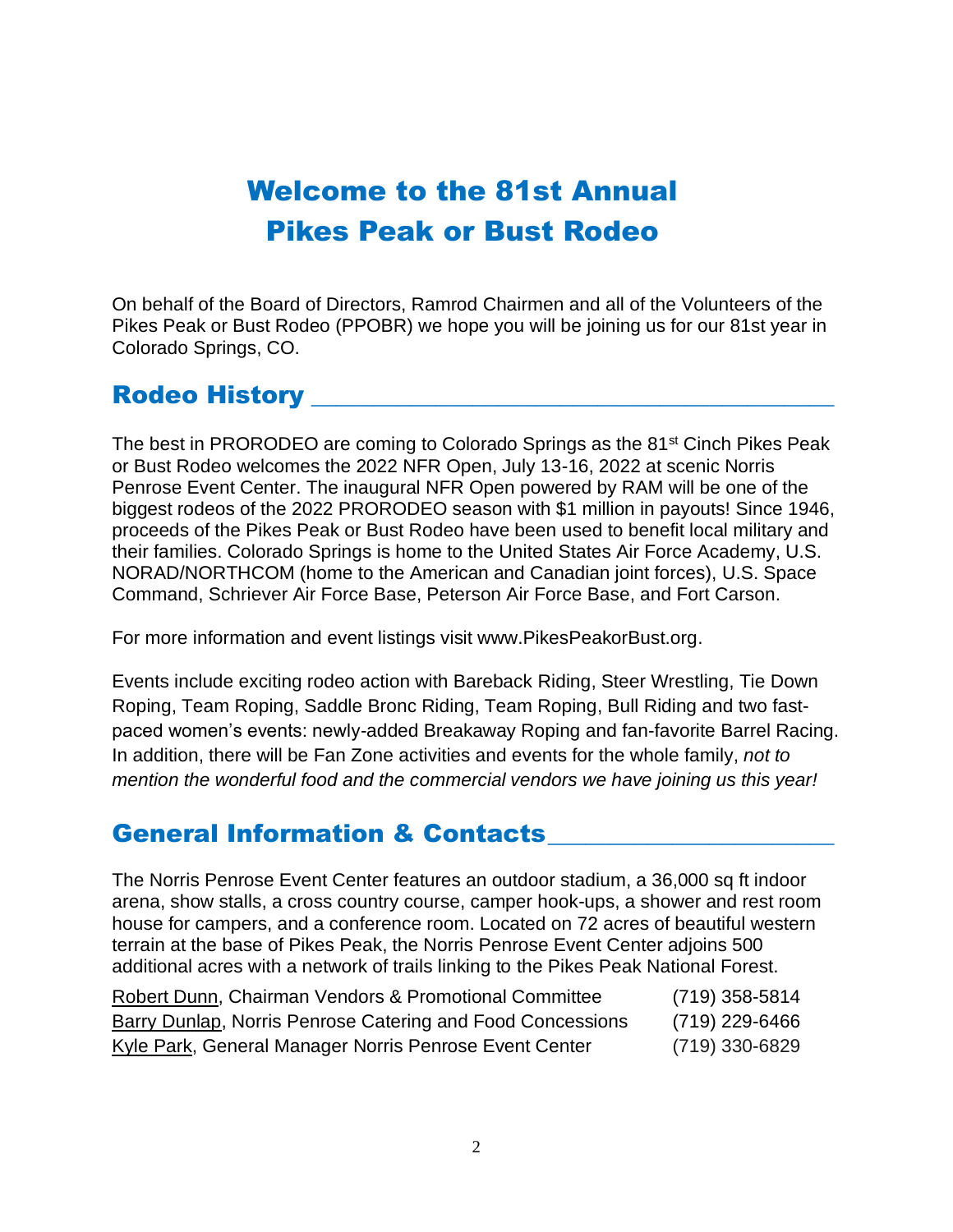## **To Reserve Your Space**

All applicants are given equal consideration based upon available space, and the applicant's ability to (1) set up an attractive and professional looking display, (2) offer a unique product of great quality, (3) conduct business in an ethical and professional manner, and (4) meet financial responsibilities and all contractual obligations.

Please Submit a completed and signed application (pages 8-9 of this manual), payment, proof of insurance, copy of Colorado sales tax license, copy of current Colorado State Food License and Food Event Permit (if a food vendor) as soon as possible. Fees for this year are: \$500 for a 10x10 and \$800 for a 10x20. A \$250 deposit is due upon signing of the contract; the balance is due by July 1, 2022. **NOTE: If you require a space larger than 10x20, please contact the Vendor Chair.**

Electricity will be provided for the cost of the booth. However, if you require more than one 30a 110V power outlet or a 50a 220V power outlet, you **MUST** notify the Vendor Chairman when you submit this contract. Depending on your needs, an additional charge (\$50) may apply.

In the event of cancellation by the vendor for any reason, monies paid shall be refunded only if the PPOBR is able to resell the booth space. If we are unable to resell the booth space, then no monies shall be refunded. Cancellations MUST be received no later than 15 days prior to the start of the rodeo, or deposits may be forfeited. Refunds, if any, will be mailed within 60 days after the end of the rodeo. The PPOBR staff reserves the right to cancel any or all agreements with vendors.

#### Insurance / Tax Requirements

All vendors must have Certificates of Insurance on file with Vendor Chairman prior to the event that lists the appropriate amounts of coverage. Colorado State Statutes require the following insurance coverage:

- Bodily Injury: \$1,000,000 each occurrence
- Property Damage: \$1,000,000 each occurrence
- Aggregate Property Damage: \$1,000,000
- Insurance Certificates must cover the entire duration of the event and **must have the following named as "additional insured:"**

**NPEC, LLC**

**The Pikes Peak Or Bust Rodeo Foundation, Inc.**

#### **The Colorado Springs Rodeo Association, Inc.**

If you need to obtain insurance through The Pikes Peak or Bust Rodeo Insurance Plan for the event, please contact Robert Dunn at (719) 358-5814 (office) or (719) 641-6441 (mobile).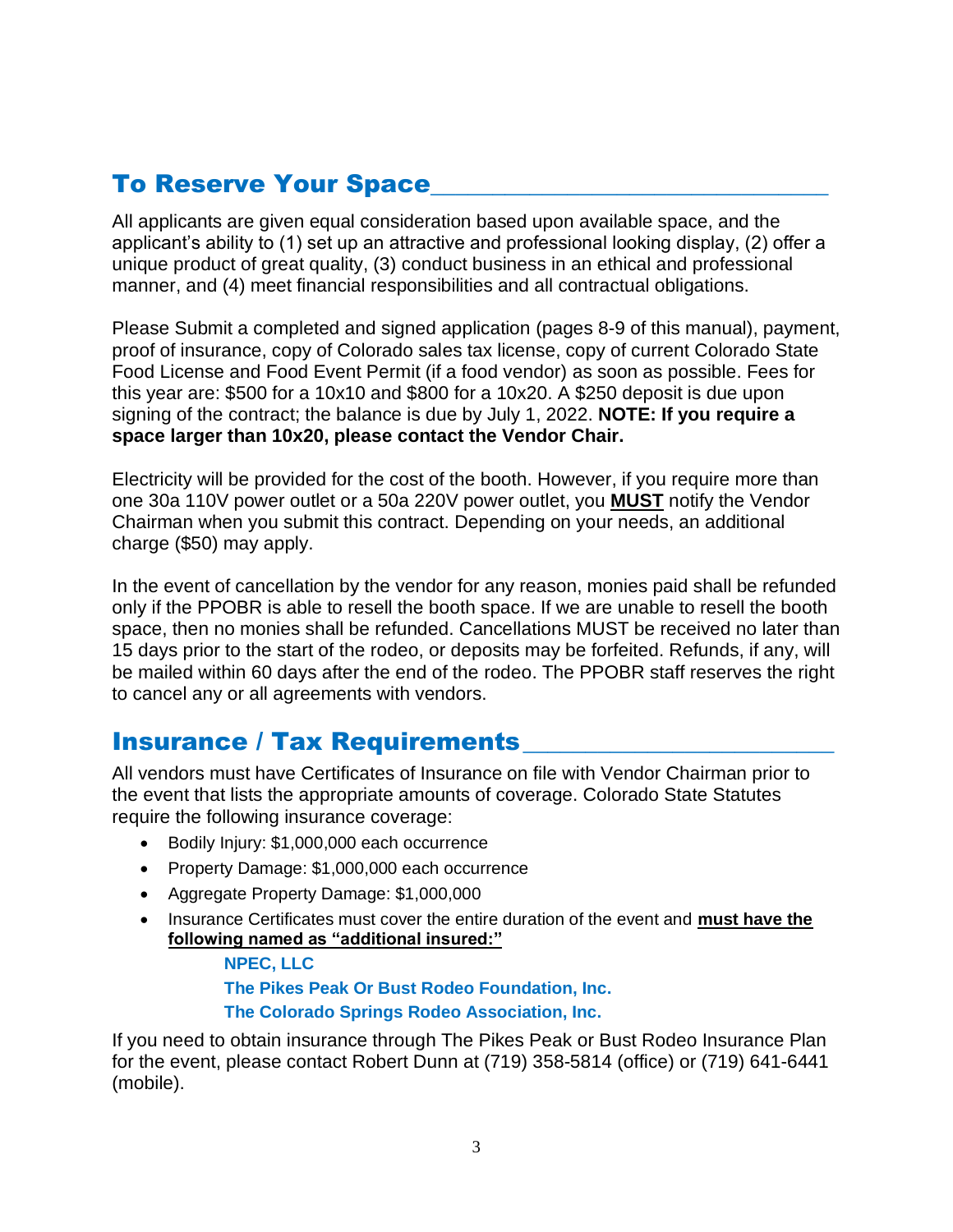You must provide a copy of your sales tax license if you are going to be selling products. You are responsible for proper collection and submittal of sales tax to the State of Colorado and El Paso County. All vendors must submit a FEIN number or Tax ID number or a copy of your sales tax license.

| <b>Total Tax Rate -</b> | 8.20% |
|-------------------------|-------|
| PPRTA-                  | 1.00% |
| El Paso County $-$      | 1.23% |
| State of Colorado -     | 2.90% |
| City of Colo. Springs - | 3.07% |

#### Set-up / Tear-Down Schedule

#### **Set-up Hours**

The grounds will open on Tuesday, July 12 from 8:00 am to 4:30 pm.

Vendors must check in with the Vendors Chairman prior to set up to ensure proper placement of all booths.

Standard 10x10 or 10x20 booths must be set-up to match the "Front" of the booth next to you to avoid having a "hiding effect" for your booth or the booth next to you. All booths must be at least three feet back from the sidewalk to allow for smooth patron traffic.

All booths must be set-up by NOON on opening day, July 13, 2022**, and vehicles must be placed in vendor parking area**. Vehicles left by fence (fire lane) will be towed at owners/vendors expense.

The only trailers that can remain behind your display are those that require refrigeration. All trailers used for re-stocking must be parked in the south parking lot on the south side (back by the split rail fence).

Prior to each event, if you need more than 20 minutes to re-stock inventory etc., you will need to obtain permission from Vendor Chairman in advance in order to park behind the fence. There will be contestant and pedestrian traffic in the area at this time. DRIVE SLOW / DRIVE SAFE!

#### **Tear-Down Hours**

All vendors must remain totally intact and operational until 9:30 pm or at least 30 min following the last event. (May be extended based on attendance after the last event)

Vehicles will not be permitted on grounds (fire lane) for load out until after 9:30 pm or as deemed "Safe" by PPOBR management. Tear-down is permitted on Sunday, July 17 from 7:00 am to 4:00 pm.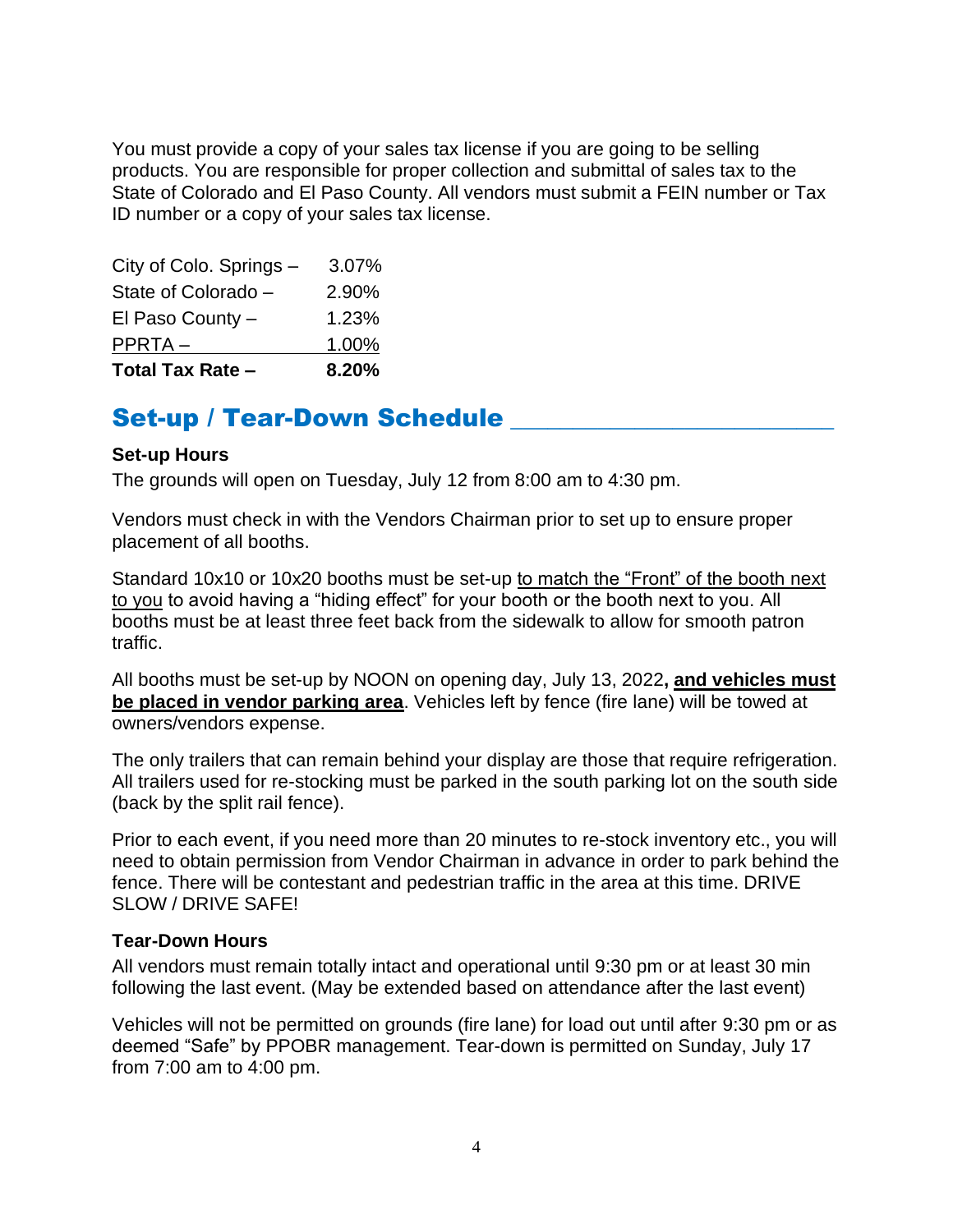## Supplies for Booth Set-up / Tear-Down

You are responsible for providing the necessary supplies to set-up and tear-down your booths. If additional supplies are needed they can be purchased at the local merchants located at the bottom of the hill from the Rodeo grounds.

#### Electrical Inspection\_\_\_\_\_\_\_\_\_\_\_\_\_\_\_\_\_\_\_\_\_\_\_\_\_\_\_\_\_\_\_\_\_\_\_

For health, safety, and welfare of those who participate in and attend the Pikes Peak or Bust Rodeo, ALL exhibits/booths will be inspected prior to opening on the first day of the event.

- No damaged or repaired wiring
- All extension cords **MUST** be Contractor Grade 12 AWG, 10 AWG or 8 AWG
- All three pronged connectors must be intact, have a ground and be UL approved.
- (All EXTENSION CORDS MUST BE REPLACED IF FOUND DAMAGED OR REPAIRED)

#### *The Pikes Peak or Bust Rodeo shall not be responsible for any equipment damage or loss of business due to outages or power surges*

#### **Vendor Passes**

Each vendor will receive two vendor entry passes per event and one parking pass. If you need additional vendor passes they must be approved by the Vendor Committee Chairman. Also, additional parking passes must be approved by the Vendor Committee Chairman. All other vendor vehicles will be parked in general admission parking and the parking fee paid upon entry.

Vendor passes are for those who are working the event. Any attempt on the part of the vendor, their employees, agents or representatives to sell, exchange or barter any privilege or admission passes issued by the PPOBR will be sufficient cause for termination of contract and ejection from the grounds.

Vendor is responsible for lost or stolen passes. The PPOBR will not replace any lost or stolen passes.

#### **Parking**

Vendors will need to park in the designated parking area **with their pass properly displayed at all times**. No vendors will be permitted to enter or leave this area after 4:30 pm (11:30 am on Saturday) until events are over or deemed "safe" by PPOBR management. The parking attendants are here for your safety and the safety of all who enter the grounds. Please DRIVE SLOW and heed their directions. Any and all issues need to be escalated to the Vendor Chairman for proper determination and/or assistance. If you have an RV that you would like to stay in at the venue, you MUST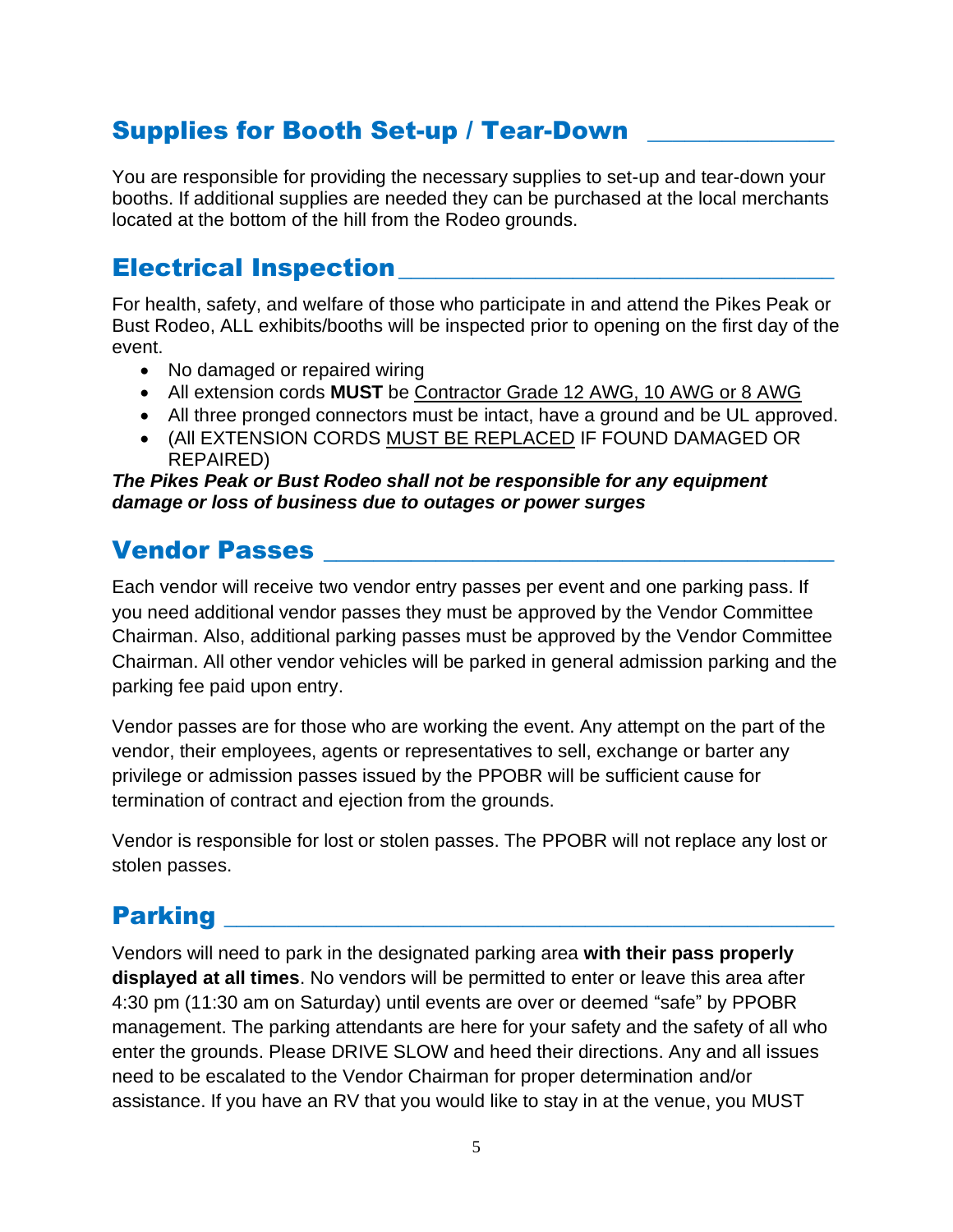coordinate with the General Manager's office to receive an assigned space. There will be NO parking allowed in the South lot unless you have handicapped access requirements.

#### **Vendor Location**

The Vendors & Promotions Committee, in agreement with the Ramrod Chairman and Board of Directors, reserves the right to locate, re-locate or cancel any exhibit/display/concession that is not in the best interest of the PPOBR. Vendors shall not sublease booth spaces or portions thereof without prior written approval from Vendor Chairman. Vendors must stay within the rented booth dimensions associated with their contract.

## Sound Devices

Vendors shall obtain permission from the Vendor Committee Chairman for use of all sound devices such as; radios, speakers, or any other attention getting devices.

## Hours of Operation

Vendor booths must be "open for business" at 4:00 pm Wednesday through Friday until 9:30 pm or at least 30 min following the last performance.

On Saturday (there will be a matinee performance and an evening performance) vendors must be "open for business" at 10:00 am until 9:30 pm or at least 30 min following the last performance.

#### **Miscellaneous Vendor Information**

- All vendors shall comply with all federal, state and local laws and regulations, including but not limited to taxation, health, safety, labor, employment, and licensing.
- All vendors are equal regardless of size, and should be given equal opportunity, within reason, to present their product or service to the public. The walkways around your area **MUST** be kept open. No products can be displayed on the walkways. Please remember the walkway is not part of your allocated booth space but is intended for the use of rodeo personnel and patrons.
- Vendors must confine all transactions to the space leased and shall not display signs, placards, brochures, advertisements, or solicit prospective customers in any location on the Fairgrounds, except within the contracted space. Operating, selling, distributing handbills, posting advertising, hawking or conducting business within the aisles or anywhere outside of the vendor's contracted space (including on buildings, trees, posts, parked vehicles) is prohibited. Additionally, please use professional and courteous approaches to rodeo fans walking by your booth**.**
- The vendor is responsible for the appearance, maintenance and attractive condition of the exhibit space. All booths must be properly manned during exhibit hours of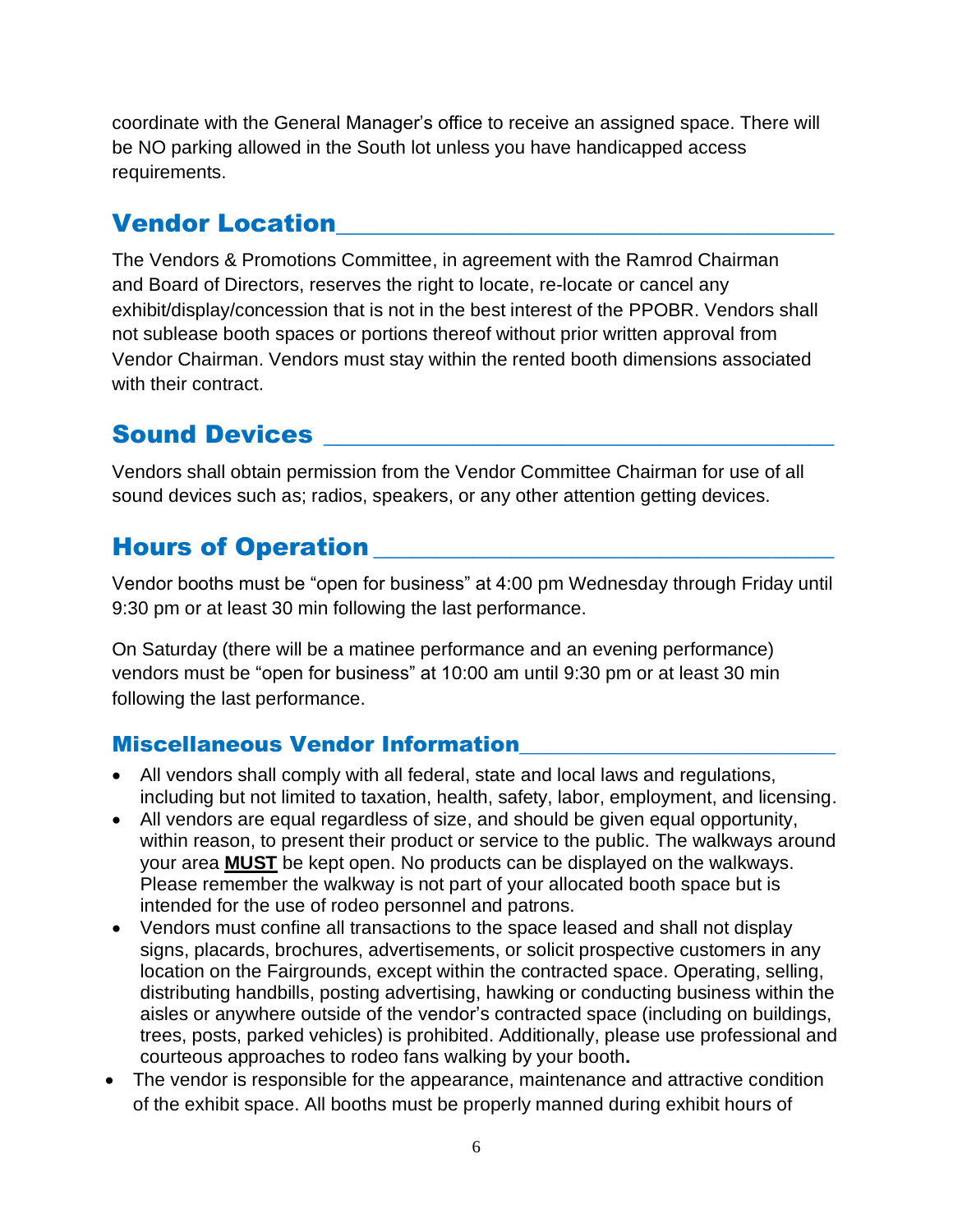operation and it is the vendor's responsibility to clean up around their area at the end of the day and secure their merchandise.

- No firearms of any kind are allowed on the grounds at any time unless the vendor has a current concealed weapon permit.
- Merchandise referring to alcohol or drug abuse, violence or that are sexually explicit or suggestive in nature are not permitted to be sold.
- Vendors will be required to provide their own tents. Tents should be made with a durable, fire resistant material.
- Vendors shall indemnify, and hold harmless, El Paso County, Colorado, the PPOBR, and their respective officers, employees, agents, volunteers, boards and subsidiaries as additional parties, from any and all claims, liabilities, or other damages of any nature whatsoever, including costs and attorney's fees, in excess of, or not covered by the insurance coverage provided under the terms of this agreement occasioned directly or indirectly by the vendors operation of the premises. The PPOBR Board, the staff, and volunteers shall not be responsible for personal injuries, accidents, damages or losses sustained by vendors, helpers, agents, visitors, or paid admission patrons on the Fairgrounds.

## Summary

Thank you for considering working with us at this year's PPOBR | NFR Open! We value your participation and are looking forward to working with you. If you have any questions or need any additional information, please contact Robert Dunn at [vendor.chair@pikespeakorbust.org,](mailto:vendor.chair@pikespeakorbust.org) or by calling (719) 358-5814 (work) or (719) 641-6441 (mobile). See you at the Rodeo!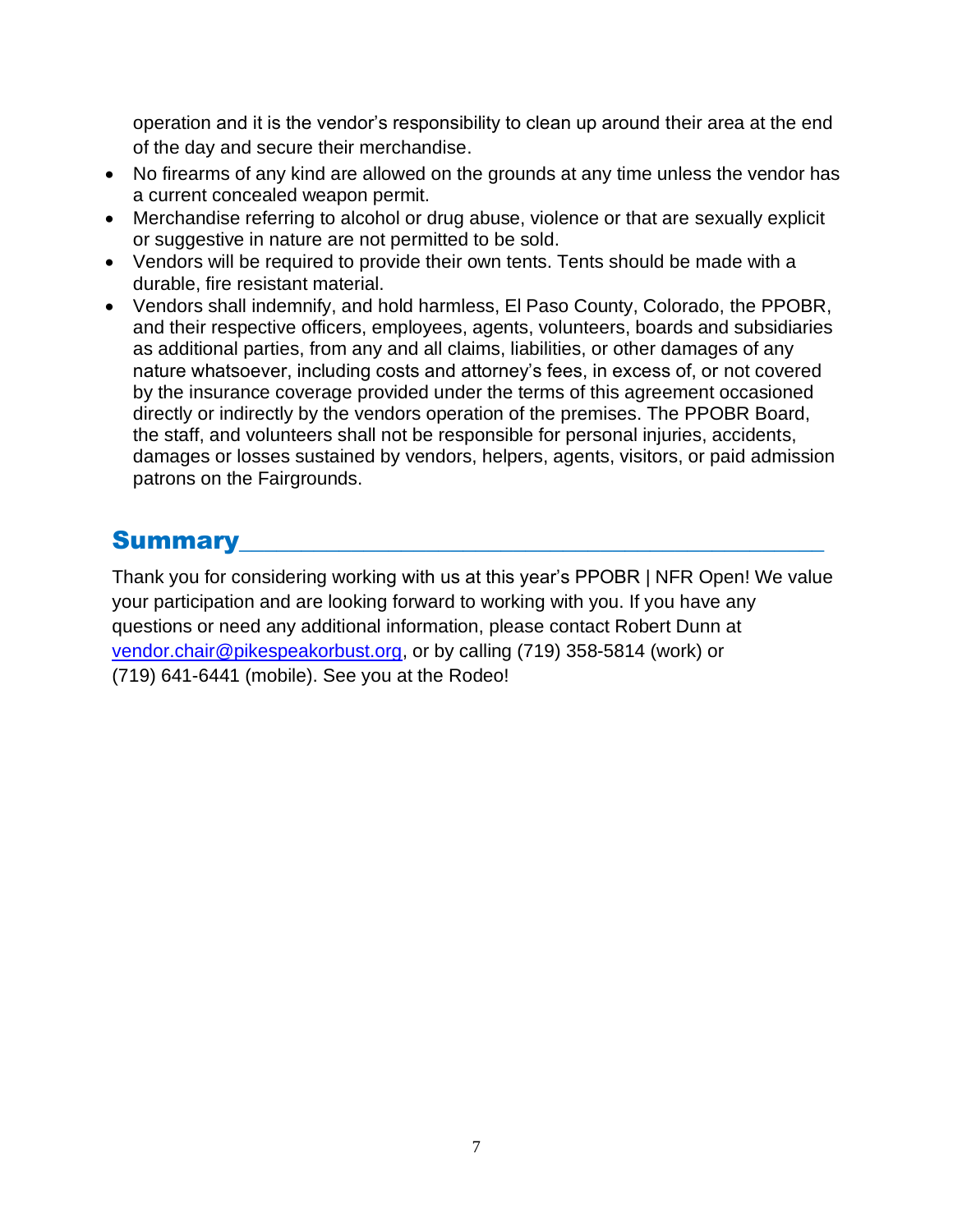#### **Vending Contract**

This agreement is entered into between the Pikes Peak or Bust Rodeo and *,*

In consideration of the following mutual covenants and for good valuable consideration, all parties agree:

- 1. Pikes Peak or Bust Rodeo grants the following Vending Agreement to *,* from here on to be known as "Vendor".
	- A) Vending Booth: Vendor will receive one (1) vending booth within the vendor area during the Pikes Peak or Bust Rodeo | NFR Open 2022 event. Each booth will receive two (2) admission tickets per event and one (1) parking pass.
	- B) Electricity will be provided for the cost of the booth. However, if you require more than one 110V power outlet, you **MUST** notify the Vendor Chairman when you submit this contract. Depending on your needs, an additional charge (\$50) may apply.
	- C) Sales Tax: Vendor will be responsible for all sales tax on all sales.
	- D) Booth Location: Vendor will be notified of booth location after this contract is received and processed.
	- E) Booth Size: Vendor will receive either a 10x10 or 10x20 booth space. (No pipe, drape, chair or table will be provided).
	- F) Setup Time: Vendor can begin setup on July 12, 2022 from 8:30 am to 4:30 pm.
	- G) Hours of Operation: At least one person must be in the booth at all times & open for business from 4:00 pm until 9:30 pm W-F & from 10:00 am through 9:30 pm Sat or until one half (1/2) hour after the conclusion of the performance.
- **2. Vendor Fee:** Vendor Agrees to pay  $\Box$  \$500 for a 10x10 space or  $\Box$  \$800 for a 10x20 space for the aforementioned Vending Booth. *(Please select one option and make check payable to Pikes Peak or Bust Rodeo)*

\$250 due upon signing of the contract (includes vendor space and electricity). *Balance Due:\$\_\_\_\_\_\_\_\_\_\_\_ (Balance is due by July 1, 2022)* 

- 3. **Term:** The duration of this agreement shall be as follows: Beginning July 12, 2022 and ending on July 17, 2022. All booths must be broken down and removed before 4:00 pm on Sunday, July 17, 2022, but not prior to the conclusion of the Rodeo performance. **Exceptions for later tear downs must be arranged in advance with the Vendor Chair.**
- 4. **Insurance:** Sales Tax License (if selling goods) & Proof of insurance are REQUIRED. Comprehensive, General Public Liability and Property Damage Insurance, including Personal Injury; Bodily Injury, \$1,000,000.00 each occurrence; Property Damage, \$300,000.00 each occurrence; Aggregate Property Damage, \$1,000,000.00 naming **The Pikes Peak or Bust Rodeo Foundation, Inc., The Colorado Springs Rodeo Association, Inc & NPEC, LLC,** as additional insured. Liability Insurance is also available through Wells Fargo, the rodeo insurance company (contact the Vendor Chairman for an insurance application). Rates are \$68.00 for a 10x10 booth and \$101.00 for a 10x20 booth. *(Rates subject to change. Make check payable to Pikes Peak or Bust Rodeo.) NOTE: application AND full payment is due by July 1, 2022.*
- 5. Please Submit: Completed and signed application, payment, proof of insurance, copy of Colorado sales tax license, copy of current Colorado State Food License and Food Event Permit (if a food vendor).

Signature (s):\_\_\_\_\_\_\_\_\_\_\_\_\_\_\_\_\_\_\_\_\_\_\_\_\_\_\_\_\_\_\_\_\_\_\_\_\_\_\_\_\_\_\_\_\_\_\_\_\_\_\_\_\_\_\_\_\_\_\_\_\_\_\_\_\_\_\_\_

Print Name\_\_\_\_\_\_\_\_\_\_\_\_\_\_\_\_\_\_\_\_\_\_\_\_\_\_\_\_\_\_\_\_\_\_\_\_\_\_\_\_\_\_\_\_\_\_\_\_\_\_\_\_\_\_\_\_\_\_\_\_\_\_\_\_\_\_\_\_\_\_

 *Continued on next page…*